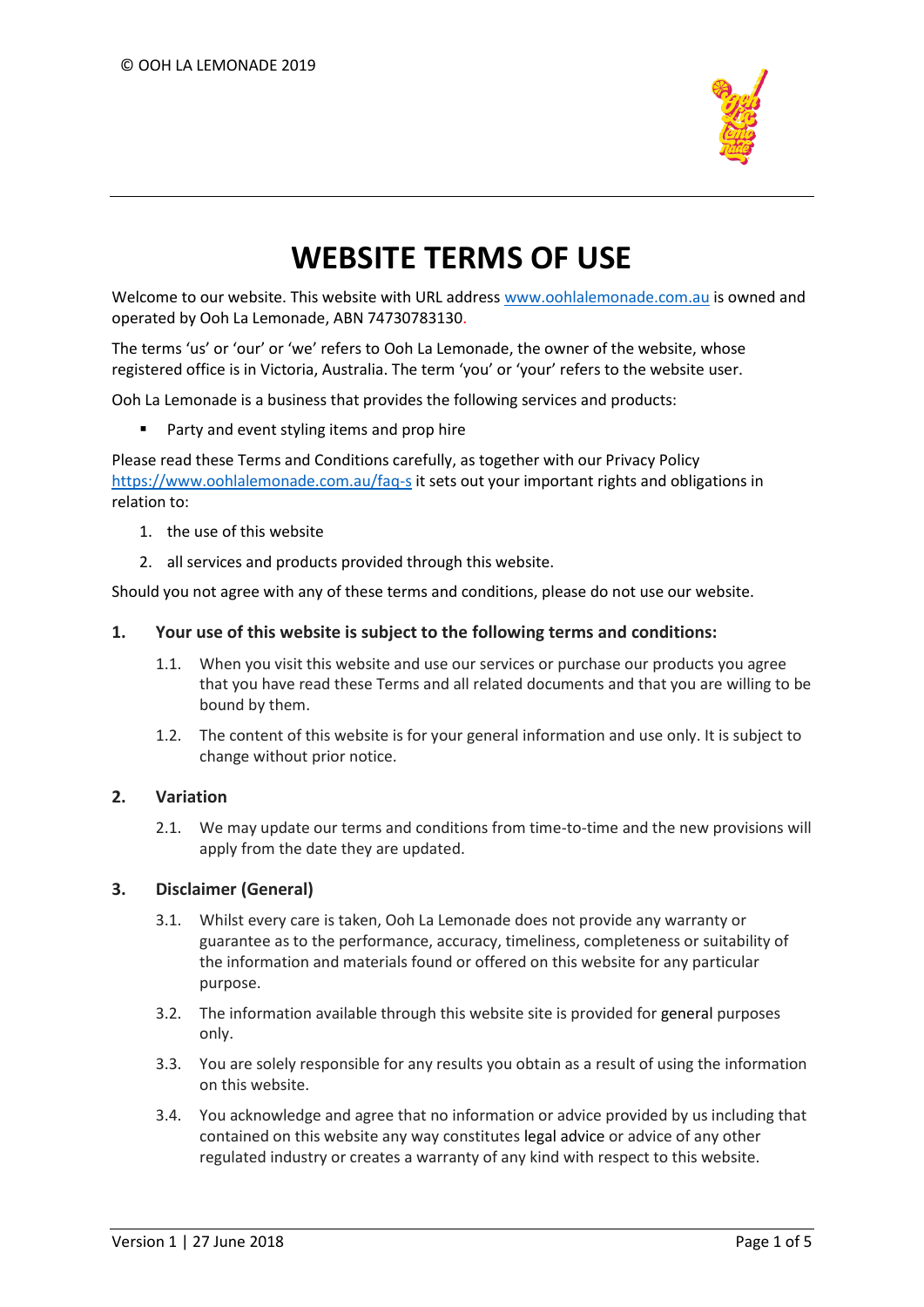

3.5. This disclaimer applies to the fullest extent permitted by law and survives any termination or expiration of this agreement or your use of this website or the services found on this website.

## **4. Copyright, trademarks and other intellectual property**

- 4.1. Ooh La Lemonade owns the intellectual property rights in all of the content of this website or has permission to use or display the material on this website.
- 4.2. You may not use, copy, display, distribute, modify, translate, reformat, incorporate into advertisements and other works, promote, create derivative works, or in any way exploit or allow others to exploit any of our website content in whole or in part except as expressly authorised by us.
- 4.3. Please email hello@oohlalemonade.com.au if you require permission to reproduce any of the contents of this website.
- 4.4. Images and item descriptions posted on this website by third parties are the responsibility of those third parties and may be subject to copyright.
- 4.5. You must seek permission from the third party before using any of their content. The names of actual companies and products mentioned on this website may be the trademarks of their respective owners.

## **5. Personal use only**

- 5.1. You may access, download, or print material from the website for your personal use only.
- 5.2. Sharing any intellectual property or copyright material from this website for commercial use of any sort, without permission is expressly prohibited.
- 5.3. You agree not to change or delete any copyright or proprietary notice from materials downloaded from this website or any site accessible through this website.
- 5.4. Except as otherwise expressly granted to you in writing, we do not grant you any other express or implied right or license to our website content or our intellectual property.

#### **6. No unlawful or prohibited use**

- 6.1. As a condition of your use of this website, you warrant that you will not use this website for any purpose that is unlawful or prohibited by these terms and conditions.
- 6.2. You may not use this website in any manner which could damage, disable, overburden, or impair this website or interfere with any other person's use and enjoyment of this website.
- 6.3. You agree not to hack into areas of this website that are not intentionally made available to you.
- 6.4. You expressly agree not to:
	- 6.4.1. engage in any internal or external spamming, or other similar actions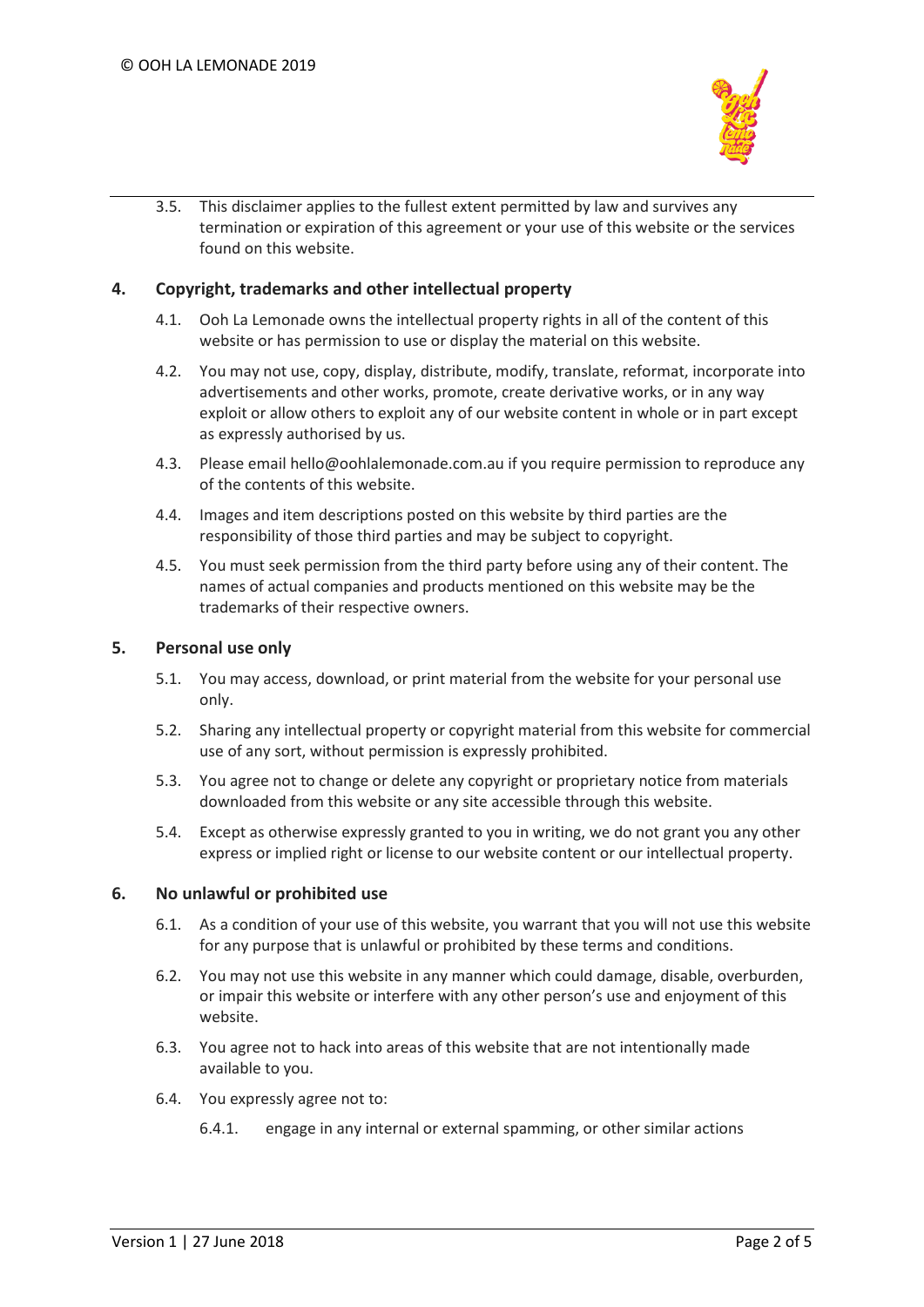

- 6.4.2. engage in any unlawful or immoral acts, or acts that are in violation of these terms and conditions
- 6.4.3. decompile, reverse engineer, or try to copy or imitate this website or underlying content
- 6.4.4. use the website to copy, store, host, transmit, send, use, publish or distribute any material which consists of (or is linked to) any spyware, computer virus or other malicious computer software.
- 6.4.5. use data collected from the website for any direct marketing activity (including without limitation email marketing, social media marketing, online marketing, SMS marketing, telemarketing, and direct mailing).
- 6.4.6. use data collected from the website to contact individuals, companies or other persons or entities for marketing purposes.
- 6.5. You must ensure that all the information you supply to us through our website, or in relation to our website, is true, accurate, current, complete and not misleading.

## **7. Copyright infringement**

7.1. If you believe that there is material on our website that infringes third party intellectual property rights, please email hello@oohlalemonade.com.au with sufficient information to enable us to determine who the owner of the intellectual property is and to remove it from the Ooh La Lemonade website if appropriate.

#### **8. Cookies**

- 8.1. This website uses cookies to monitor browsing preferences.
- 8.2. By using our website or by agreeing to this Terms of Use, you consent to our use of cookies in accordance with the terms of our Privacy Policy.

#### **9. Third-party links**

- 9.1. This website may also, on occasion, include links to other websites which are not controlled by us.
- 9.2. These links are provided for your convenience to provide you with further information. You acknowledge that they are used at your own risk.
- 9.3. Third-party links on our website do not signify that we recommend or endorse the websites.
- 9.4. We have no control over the nature, content and availability of those websites.

#### **10. Website security**

10.1. Ooh La Lemonade makes every effort to maintain the security of the Ooh La Lemonade website including but not limited to encryption, firewall, antivirus, and spyware protection to the extent that we deem advisable to protect your personal information, the integrity of the website and conduct our business. However, we do not guarantee the security of the website, our records, or your content.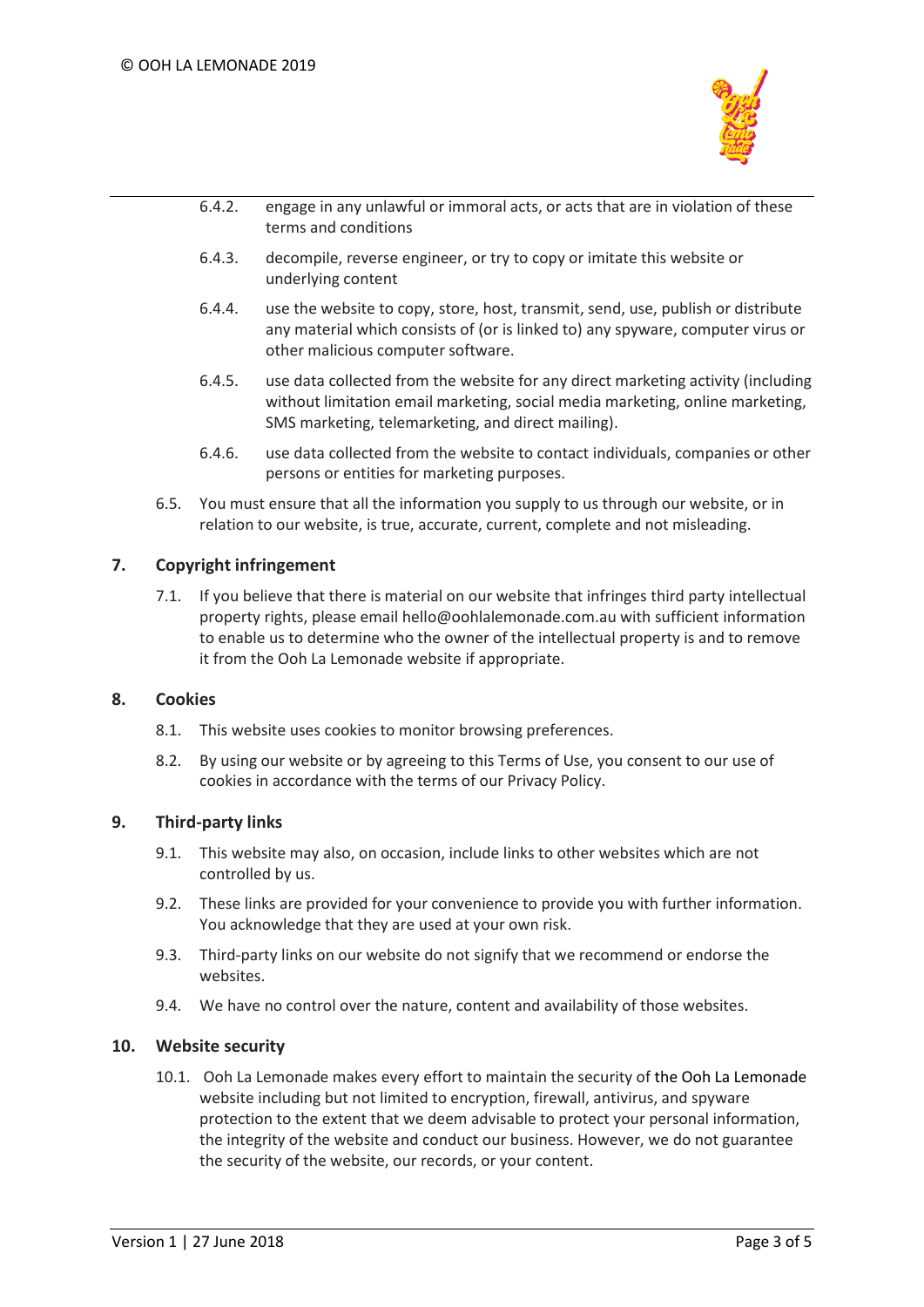

- 10.2. Ooh La Lemonade disclaims all liability for any computer virus or technological problems that we do not intentionally cause or that is beyond our control. You are advised to install and maintain up-to-date security software on your computer for your further protection.
- 10.3. The Ooh La Lemonade website is managed by third-party services; therefore, the website may be inaccessible from time to time.

## **11. Limitation of Liability**

- 11.1. Ooh La Lemonade will not be liable to you or any other person or entity for any damages whatsoever arising as a result of your use of this website in any way, subject to the requirements of Australian Consumer Law.
- 11.2. Where warranties are implied by law, you acknowledge and agree that the total aggregate liability to us is limited at our discretion to the provision of those services again, or to a refund equal to the total amount paid by you for the particular services that are the subject of the cause of action, even if those services were provided to you without cost.
- 11.3. This limitation of liability applies to the fullest extent permitted by law and shall survive any termination or expiration of this agreement or your use of this website or the services found on this website.

## **12. Indemnity**

- 12.1. You agree to indemnify and defend Ooh La Lemonade from any claims, damages, liabilities, costs, or expenses (including without limitation court costs, collection costs, and reasonable legal fees) related to:
	- 12.1.1. your unauthorised use of this website, or products or services included or advertised on this website
	- 12.1.2. your breach of these Terms of Use.

## **13. Applicable law**

- 13.1. This agreement is governed by the laws of the Victoria and you consent to the exclusive jurisdiction and venue of courts within the Victoria, in all disputes arising out of or relating to the use of this website.
- 13.2. You may provide notice to us through the contact us page or otherwise by email addressed hello@oohlalemonade.com.au.
- 13.3. Ooh La Lemonade may provide notice to you via email or other electronic means.
- 13.4. Use of this website is unauthorised in any jurisdiction that does not give effect to all provisions of these terms of use, including without limitation, this paragraph. If you are resident in a jurisdiction where the use of this website is unauthorised, it is your responsibility to stop using this website.